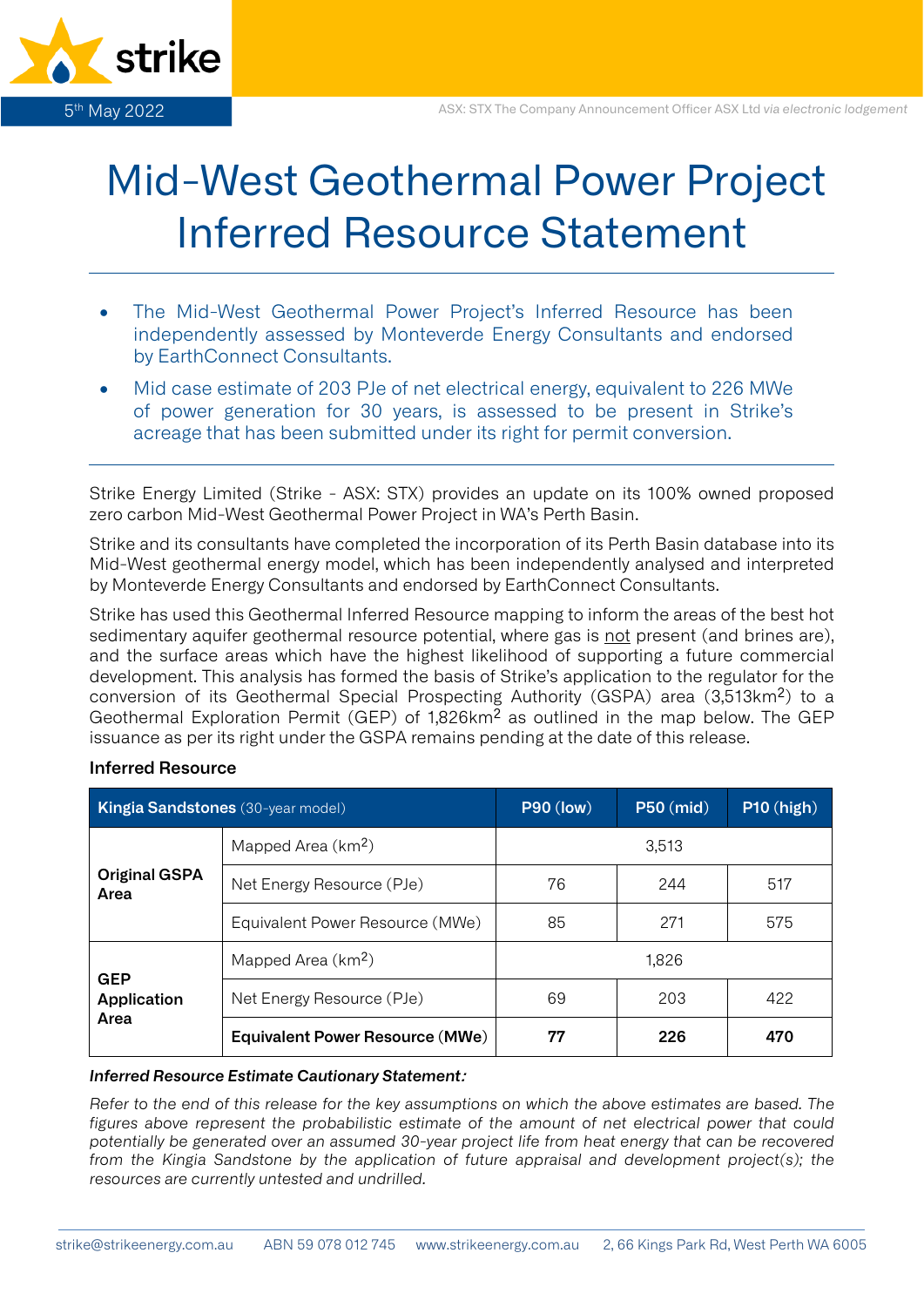

*These estimates are reported in accordance with the last version of the Australian Geothermal Code and are un-risked, incorporate a standard Organic Rankine Cycle binary power plant energy conversion factor (13-15%) to estimate the conversion from thermal energy to electricity and have both an associated risk of appraisal and a risk of development. Further drilling, appraisal and evaluation is required following grant of the GEP to determine the existence of a significant quantity of commercially recoverable energy. Stated values are Strike's estimated 100% equity share of recoverable energy. The above stated values are calculated by reference to the total area of the GEP applied for by Strike (minus rock volumes for known gas accumulations) and may be subject to change dependent upon the GEP area granted by the WA regulator. The values reported for the original GSPA area have not been reduced to account for the known gas accumulations and are reported solely for the purpose of demonstrating Strike's application for a GEP is over those areas within the original GSPA where Strike has assessed there to be the most prospective geothermal resource potential.* 

Dr. Trey Meckel from Monteverde Energy Consultants will be presenting on the work he has completed at the upcoming APPEA conference in Brisbane in May. The presentation is entitled: '*Conceptual Model of the Lower Permian Kingia Sandstone as a Geothermal Resource'* and will include his findings from Strike's Mid-West Geothermal Power Project.

#### **Strike's Managing Director & Chief Executive Officer, Stuart Nicholls said:**

*"The booking of this independently certified inferred resource for our proposed zero carbon Mid-West Geothermal Power Project is the first of a series of exciting milestones to come in proving a commercial development at this unique and highly complementary renewable asset.*

*"This resource booking will facilitate Strike planning the drilling of the proposed Future State-1 which will be the first physical test of the region's Geothermal potential and was recently awarded a Clean Energy Future Fund grant. Success at this project could provide Strike with 226 MWe of base load, 24/7, dispatchable zero carbon electricity to integrate into its planned and growing power consumption across its domestic gas and downstream fertiliser and ammonia facilities. This integration will support Strike's Net Zero 2030 target and drive down the associated carbon of its products thereby increasing their global competitiveness."*



Upon grant of the GEP on conditions acceptable to Strike, Strike will be in a position to schedule the testing program, where the drilling of the proposed Future State-1 well (which was recently the subject of a successful grant award by the Clean Energy Future Fund<sup>[1](#page-1-0)</sup>) would be used to confirm, amongst other things, the unsupported and artificially supported brine flow rates, resultant surface temperatures of the brine (and inversely temperature loss in the well bore), final brine chemistry and injectivity rates of returning of the brine to the reservoir. At the

<span id="page-1-0"></span><sup>&</sup>lt;sup>1</sup> Refer ASX announcement dated 8<sup>th</sup> April 2022 titled "Strike awarded clean energy future fund grant".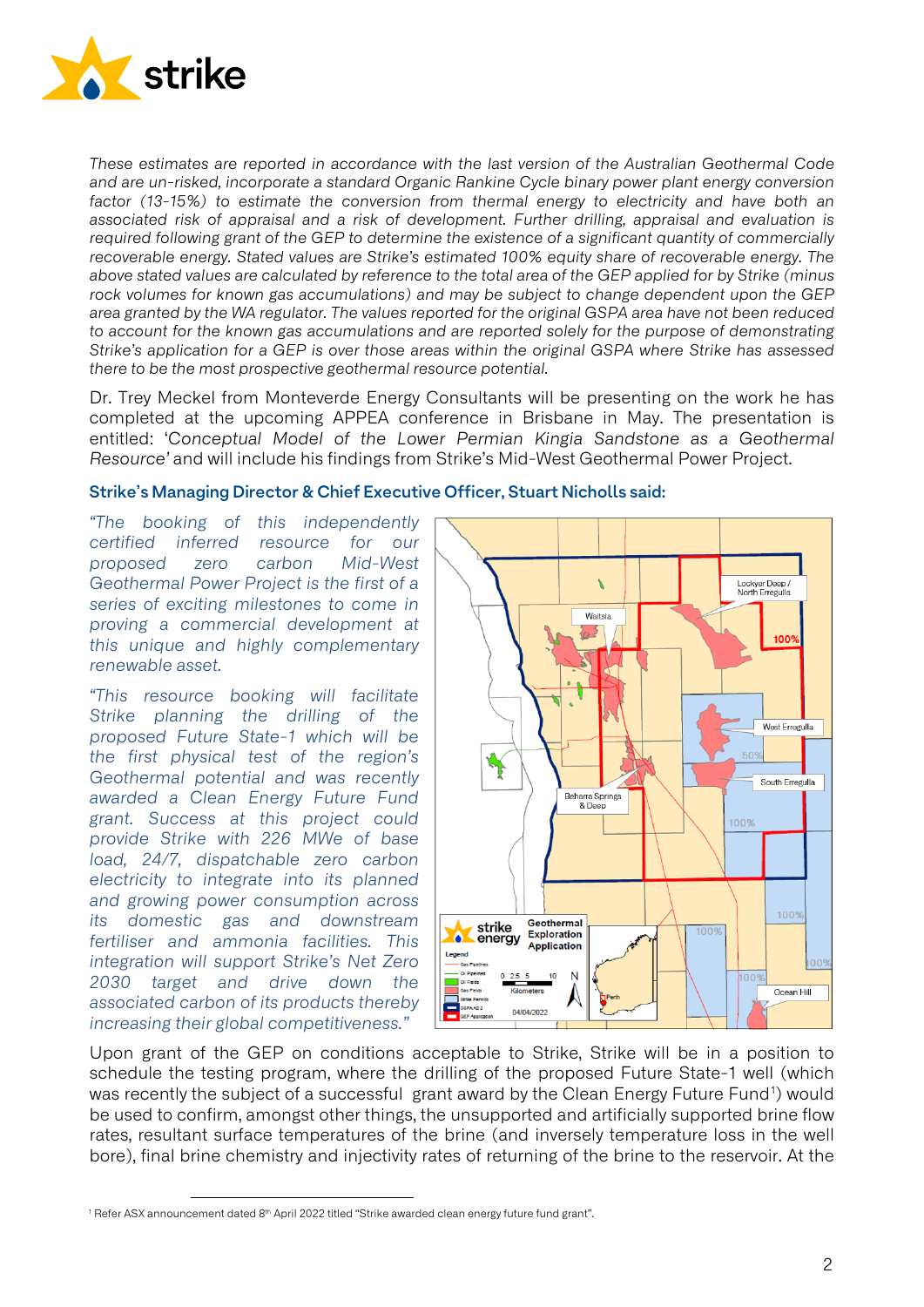

conclusion and on success of this testing, Strike will possess the required information to pursue the first stage of commercialisation via a pilot development.

Strike is currently working with the WA regulator on the process of managing overlying rights/ tenements for different energy products that come from similar geological horizons but different geographical areas. Testing interaction and pressure dynamics of the Kingia Sandstones will be a major objective of the proposed Future State-1 well. Strike notes several other international jurisdictions have successfully navigated these dynamics already and both energy sources can co-exist which can allow for the full strategic benefits of both the gas and this zero-carbon baseload geothermal energy to support the States decarbonisation targets.

Once the timing for the testing program is planned, Strike will begin to assess future business development opportunities for partners to participate in this potential geothermal energy resource. In the interim Strike is initiating well design optimisation, surface technology assessments and artificial lift studies, in order to progress the inferred resource to an indicated/measured resource once testing is complete and (subject to those results) propose a scalable pilot development.

|                                             | low   | mid    | high   |  |
|---------------------------------------------|-------|--------|--------|--|
| Area $(km2)$                                | 274   | 626    | 980    |  |
| Thickness (m)                               | 59    | 67     | 74     |  |
| Reservoir volume (km <sup>3</sup> )         | 16    | 42     | 72     |  |
| Temperature (°C)                            | 163   | 172    | 181    |  |
| Specific heat (J/kg <sup>*</sup> °C)        | 1,273 | 1,285  | 1,297  |  |
| Bulk density (kg/m <sup>3</sup> )           | 2,499 | 2,506  | 2,513  |  |
| Cut Off Temperature (°C)                    | 150   | 138    | 125    |  |
| Thermal Energy in Place (PJ-th)             | 4,856 | 13,592 | 25,763 |  |
| Heat recovery factor (%)                    | 13%   | 18%    | 22%    |  |
| Recoverable Thermal Energy (PJ-th)          | 836   | 2,348  | 4,551  |  |
| Electricity Conversion Efficiency (gross %) | 13%   | 14%    | 15%    |  |
| Net After Parasitic Losses (%)              | 57%   | 62%    | 68%    |  |
| Project Life (years)                        | 30    |        |        |  |
| Temperature Cut-off (°C)                    | 70    |        |        |  |
| Plant Capacity Factor (%)                   | 95    |        |        |  |

## **Key Assumptions for Inferred Resource Calculations**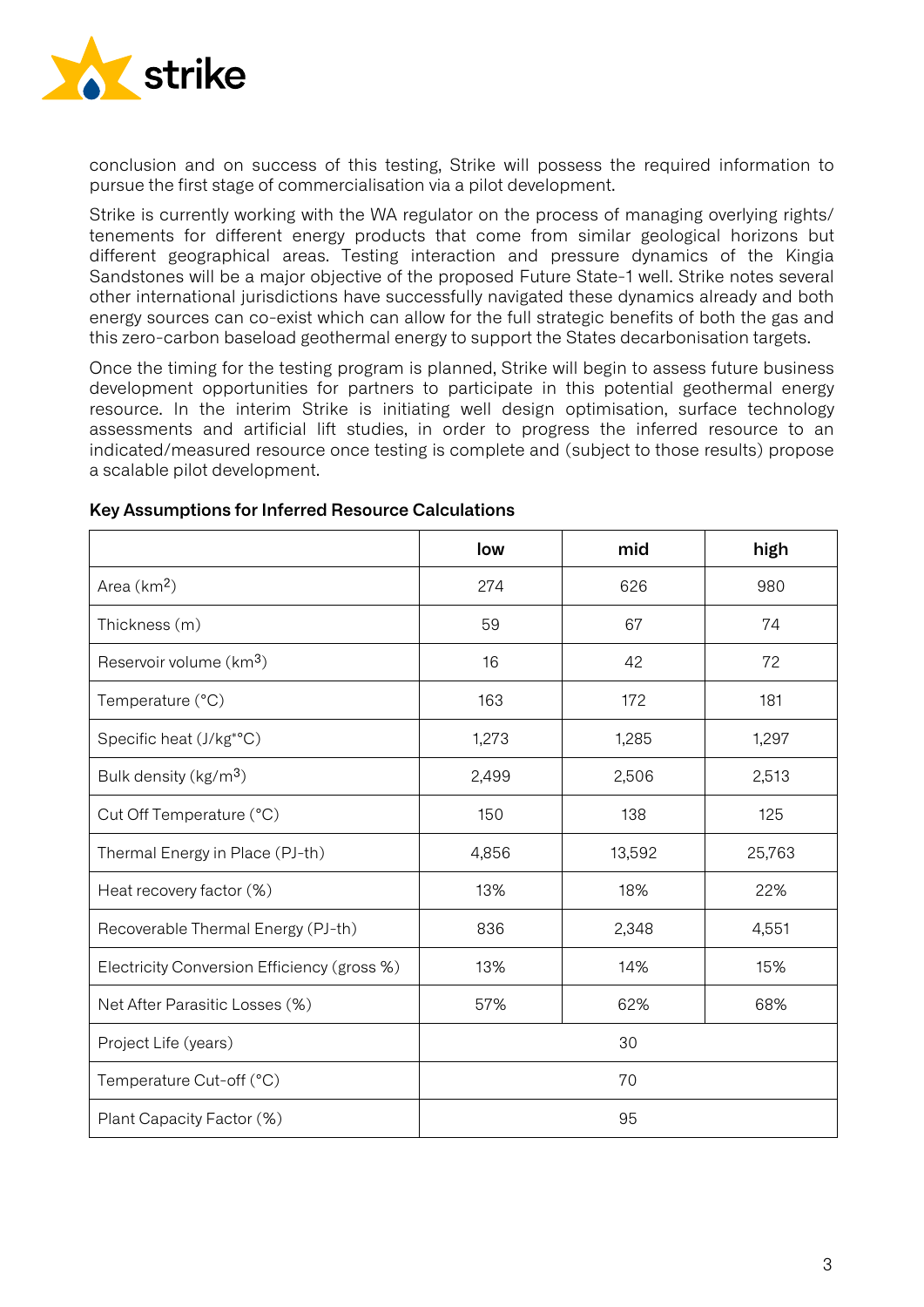

#### **Company Contact**

**Georgina Fraser** Investor Relations georgina.fraser@strikeenergy.com.au

## **Media Contacts**

**Paul Ryan (**Citadel-MAGNUS) Phone: 0409 296 511 pryan@citadelmagnus.com

This announcement is authorised for release by the Managing Director and Chief Executive Officer in accordance with the Company's Continuous Disclosure Policy.

# **Competent Person's Statements**

About Monteverde Energy Consultants:

The information in this release that relates to resource estimates through the mapping of gross rock volumes, heat maps and total brine contents of the Kingia Sandstones within the North Perth Basin using Strike Energy Limited's Perth Basin dataset is based on information compiled by Dr. Trey Meckel. Dr. Meckel holds a PhD in Earth Sciences from the Swiss Federal Institute of Technology (ETH-Zürich) and an MA from the University of Texas at Austin (USA). Dr. Meckel has 30 years of experience in the energy industry, including large IOCs, private Operators, and start-up energy businesses, where he has held senior and executive leadership positions since 2008. He is a member of the Australian Geothermal Association, the International Geothermal Association, and the American Association of Petroleum Geologists, Dr. Meckel has consented in writing to the inclusion in this release to the matters based on his information in the form and context in which it appears. Dr. Meckel is engaged by Strike as an independent consultant and is not employed by the Company.

# About EarthConnect Consultants:

The interpreted data provided by Strike and methodology used in calculating the inferred geothermal resource estimates in this release have been reviewed and verified as reasonable by EarthConnect director Mark Ballesteros. EarthConnect has not reviewed the seismic data or associated interpretation and mapping used for the calculations. Mr. Ballesteros has an MSc degree in Geology from the University of Tulsa (USA) and 40 years of experience in the resource industry, including over 10 years of experience in the geothermal sector focusing on Hot Sedimentary Aquifer resources. Previous roles include Exploration Manager and Business Manager, Mid-West Project at Green Rock Energy Ltd and he was a director of Mid-West Geothermal Power Pty Ltd. He is a member of the Board of Directors of the Australian Geothermal Association and is a member of the International Geothermal Association, American Institute of Petroleum Geologists, and a Fellow of the Australian Institute of Energy. Mr. Ballesteros has sufficient experience which is relevant to the style and type of geothermal play under consideration and to the activity which he is undertaking to qualify as a Competent Person. Mr. Ballesteros has consented in writing to the inclusion in the report of the matters based on his information in the form and context in which it appears. Mr. Ballesteros is engaged by Strike as an independent consultant and is not employed by the Company. Mr. Ballesteros owns shares in Strike Energy.

# **Future Statements**

Statements contained in this release are or may be forward looking statements. Such statements relate to future events and expectations and as such involve known and unknown risks and significant uncertainties, many of which are outside the control of Strike. Actual results, performance, actions and developments of Strike Energy may differ materially from those expressed or implied by the forward-looking statements in this release. Such forwardlooking statements speak only as of the date of this release. Refer to the 'Summary of Key